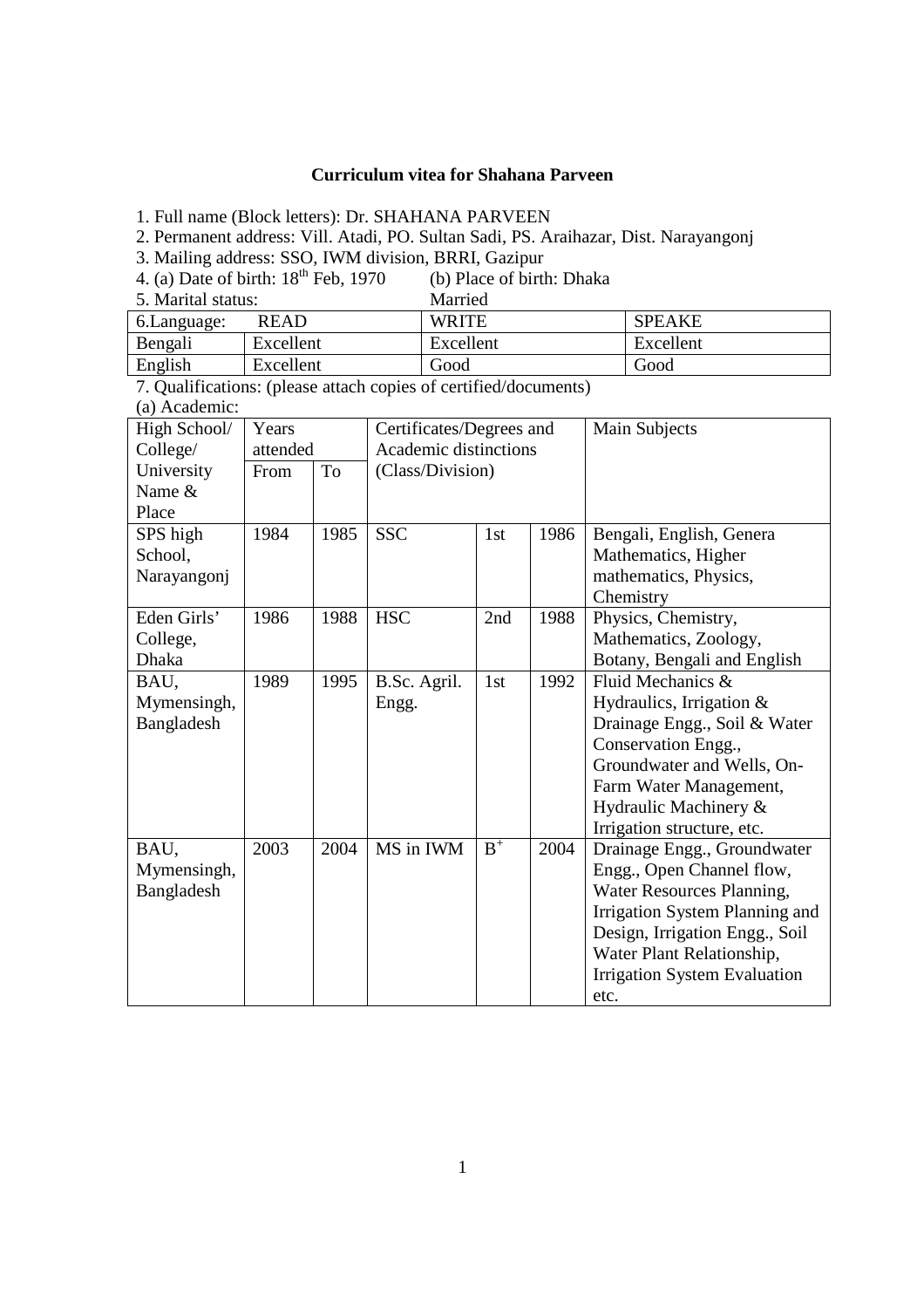# (b) Professional:

 (i) Training: (a) Foundation Training: Batch..**9th**.Year..**2001**.Vanue.**BARD, Comilla** (b) Other Training:

| Sl. No. | Nature of training                                                                                                           | Duration                           | Institution                                                         |
|---------|------------------------------------------------------------------------------------------------------------------------------|------------------------------------|---------------------------------------------------------------------|
| 01.     | Rice Production,<br>Communication and Office<br>Management                                                                   | October 18 to<br>December 15, 1998 | <b>BRRI</b>                                                         |
| 02.     | Technology Transfer on Water<br>Management, Mechanization<br>and Agro-Processing                                             | May 24 to June 06,<br>1999         | <b>BARC</b>                                                         |
| 03.     | Operation, Maintenance and<br>Performance Test of Deepwell<br>Turbine<br>Submersible<br>and<br>Pumps                         | July 25 to July 31,<br>1999        | <b>IEB</b>                                                          |
| 04.     | <b>Rice Farming System</b>                                                                                                   | Dec. 11 to Feb. 06,<br>2001        | <b>UPLB</b> , Philippines                                           |
| 05.     | Foundation training                                                                                                          | July 08 to October 21,<br>2001     | <b>BARD, Comilla</b>                                                |
| 06.     | <b>Motor Driving Training</b>                                                                                                | October 3 to October<br>18, 2001   | Comilla Motor<br>Driving and<br>Mechanics<br><b>Training School</b> |
| 07      | 3-day Orientation Training for<br>the scientists nominated for<br>supervising SPDP and DWSR<br>using Drum Seeder, boro, 2005 | 14-16 March, 2005                  | <b>Adaptive Research</b><br>Division, BRRI,<br>Gazipur.             |
| 08      | Development of hybrid rice<br>and its seed production                                                                        | 12-16 November,<br>2006            | Plant breeding<br>Division, BRRI,<br>Gazipur                        |
| 09      | <b>Integrated Field Water</b><br>Management                                                                                  | 26-28 August, 2007                 | <b>BRRI, Gazipur</b>                                                |
| 10      | 1-Week Rice Production<br><b>Training Course</b>                                                                             | 07-12 June, 2008                   | <b>BRRI, Gazipur</b>                                                |
| 11.     | <b>Communication skills</b><br><b>Development Course</b>                                                                     | 15 Jun to 20 Aug,<br>2010          | IRRI, Los banos,<br>Philippines                                     |
| 12.     | Rice: Research to production<br>Course                                                                                       | 16 May to 3 June,<br>2011          | IRRI, Los banos,<br>Philippines                                     |
| 13.     | Research data management<br>101 (Risk Management and<br><b>Quality Assurance Training)</b>                                   | 16-18 Aug, 2011                    | IRRI, Los banos,<br>Philippines                                     |
| 14.     | Writing a Research Article for<br><b>International Publication</b>                                                           | 28 Nov to 2 Dec, 2011              | IRRI, Los banos,<br>Philippines                                     |
| 15.     | <b>Basic Experimental Designs</b><br>and Data Analysis using R-<br>CropStat                                                  | 19-23 Mar, 2012                    | IRRI, Los banos,<br>Philippines                                     |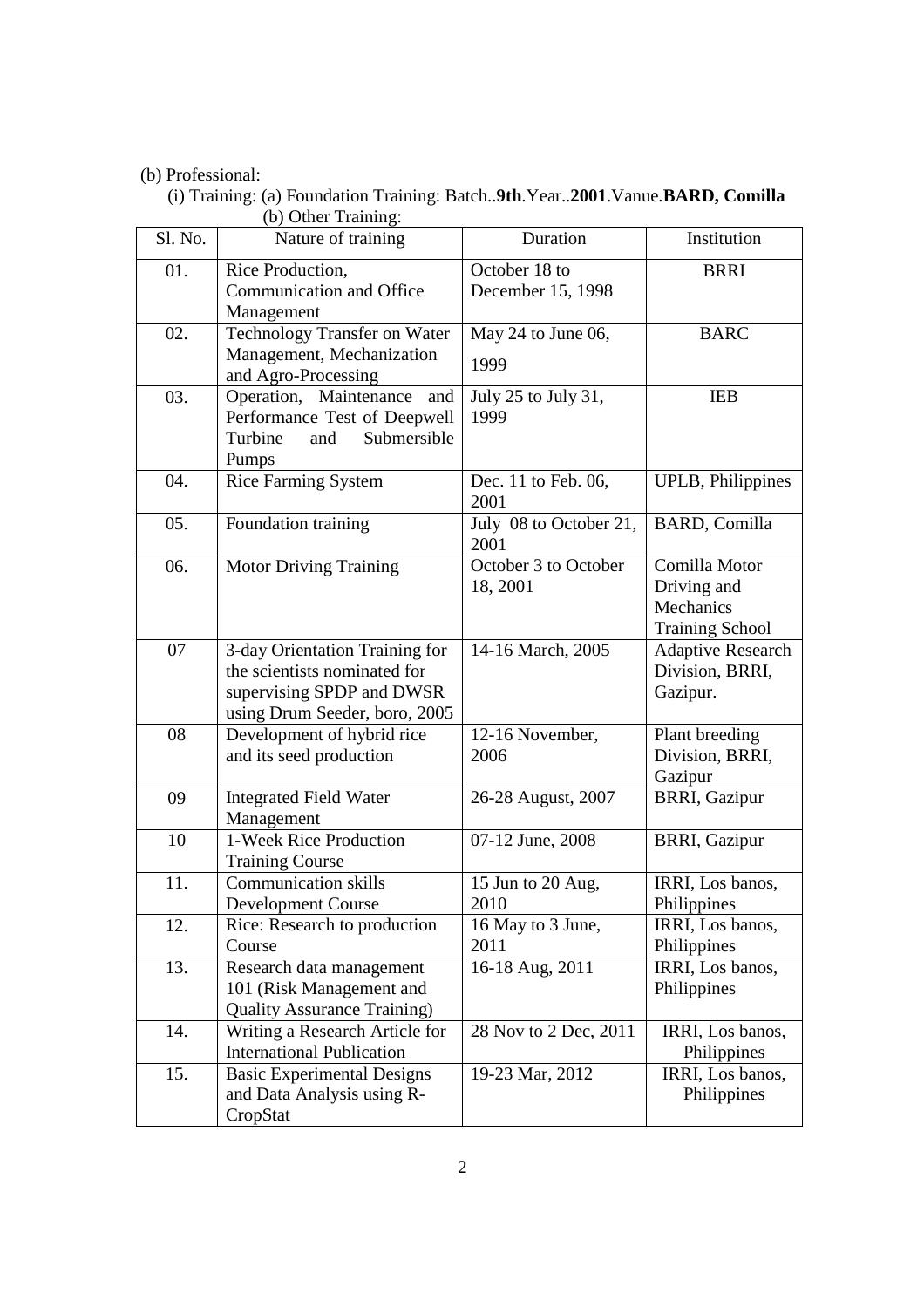| 16.                                                                                         | Concept and Practice of<br><b>Integrated Water Resources</b>                 | 29 Mar-2 apr, 2015                                                                                | CEGIS, Dhaka |  |  |  |
|---------------------------------------------------------------------------------------------|------------------------------------------------------------------------------|---------------------------------------------------------------------------------------------------|--------------|--|--|--|
|                                                                                             | management (IWRM)                                                            |                                                                                                   |              |  |  |  |
| (ii) Others qualifications, if any;                                                         |                                                                              |                                                                                                   |              |  |  |  |
|                                                                                             | a. Working scientist in BARC funded project                                  |                                                                                                   |              |  |  |  |
| b. Resource speaker:                                                                        |                                                                              |                                                                                                   |              |  |  |  |
|                                                                                             | Management Training Component at Rajshahi (27 June 2006)                     | Participated as resource speaker in the 6-day farmer's training course of "Water                  |              |  |  |  |
|                                                                                             |                                                                              | Participated as resource speaker in the 1-day farmer's training course of "Piloting of            |              |  |  |  |
|                                                                                             |                                                                              | Alternative Wetting and Drying (AWD) Technology for Water Saving in Rice                          |              |  |  |  |
|                                                                                             |                                                                              | Production in selected locations of Bangladesh. (Boro 2007-2008), at Rangpur, on 21st             |              |  |  |  |
| May, 2008                                                                                   |                                                                              |                                                                                                   |              |  |  |  |
|                                                                                             |                                                                              | Participated as resource speaker in the 1-day farmer's training course of "Piloting of            |              |  |  |  |
|                                                                                             |                                                                              | Alternative Wetting and Drying (AWD) Technology for Water Saving in Rice                          |              |  |  |  |
|                                                                                             |                                                                              | Production in selected locations of Bangladesh. (Boro 2007-2008), at Kustia, on 25 <sup>th</sup>  |              |  |  |  |
| <b>March</b> , 2008                                                                         |                                                                              | Participated as resource speaker in the 1-day farmer's training course of "Alternative Wetting    |              |  |  |  |
|                                                                                             |                                                                              | and Drying (AWD) Technology for Water Saving in Rice Production in selected locations of          |              |  |  |  |
|                                                                                             | Bangladesh. (Boro 2008-2009), at Comilla, on 15 <sup>th</sup> February, 2009 |                                                                                                   |              |  |  |  |
|                                                                                             |                                                                              | Participated as resource speaker in the 1-day farmer's training course of "Dissemination of water |              |  |  |  |
|                                                                                             |                                                                              | management technology in farmer's field (DWMT) Technology for Water Saving in Rice                |              |  |  |  |
|                                                                                             |                                                                              | Production in selected locations of Bangladesh. (Boro 2008-2009), at Kushtia, on December,        |              |  |  |  |
|                                                                                             | 2008<br>9. List professional societies/ activities you are associated with   |                                                                                                   |              |  |  |  |
|                                                                                             |                                                                              |                                                                                                   |              |  |  |  |
| 01. Krishibid Institution, Bangladesh                                                       |                                                                              |                                                                                                   |              |  |  |  |
| 02. The Institution of Engineers, Bangladesh: M-19348                                       |                                                                              |                                                                                                   |              |  |  |  |
| 03. The Bangladesh Society of Agricultural Engineers: M-273                                 |                                                                              |                                                                                                   |              |  |  |  |
| 04. BRRISA, Bangladesh.                                                                     |                                                                              |                                                                                                   |              |  |  |  |
|                                                                                             |                                                                              | <b>Annexure-II</b>                                                                                |              |  |  |  |
| 10. Employment Records:<br>Title of positions   Place of posting                            |                                                                              | Period                                                                                            | Remarks      |  |  |  |
| Scientific Officer                                                                          | Irrigation and Water                                                         | August 20, 1998                                                                                   |              |  |  |  |
|                                                                                             | Management Division,                                                         | to 12 July, 2006                                                                                  |              |  |  |  |
|                                                                                             | BRRI, Joydebpur, Gazipur.                                                    |                                                                                                   |              |  |  |  |
| Senior Scientific                                                                           | Irrigation and Water                                                         | 13 July, 2006 to                                                                                  |              |  |  |  |
| Officer                                                                                     | Management Division,                                                         | date.                                                                                             |              |  |  |  |
|                                                                                             | BRRI, Joydebpur, Gazipur.                                                    |                                                                                                   |              |  |  |  |
| 11. List scientific publications (please attach your publication list as indicated with the |                                                                              |                                                                                                   |              |  |  |  |
| scoring sheet)                                                                              |                                                                              |                                                                                                   |              |  |  |  |
| (a) Full paper in periodicals:                                                              |                                                                              |                                                                                                   |              |  |  |  |
| Paper                                                                                       |                                                                              |                                                                                                   |              |  |  |  |
| Parveen, S., N.N. Quadir and M.B. Uddin. 2000. Studies on the preparation of                |                                                                              |                                                                                                   |              |  |  |  |
| commercial food products from potato beans (Pachyrhizus erusus). South Asian                |                                                                              |                                                                                                   |              |  |  |  |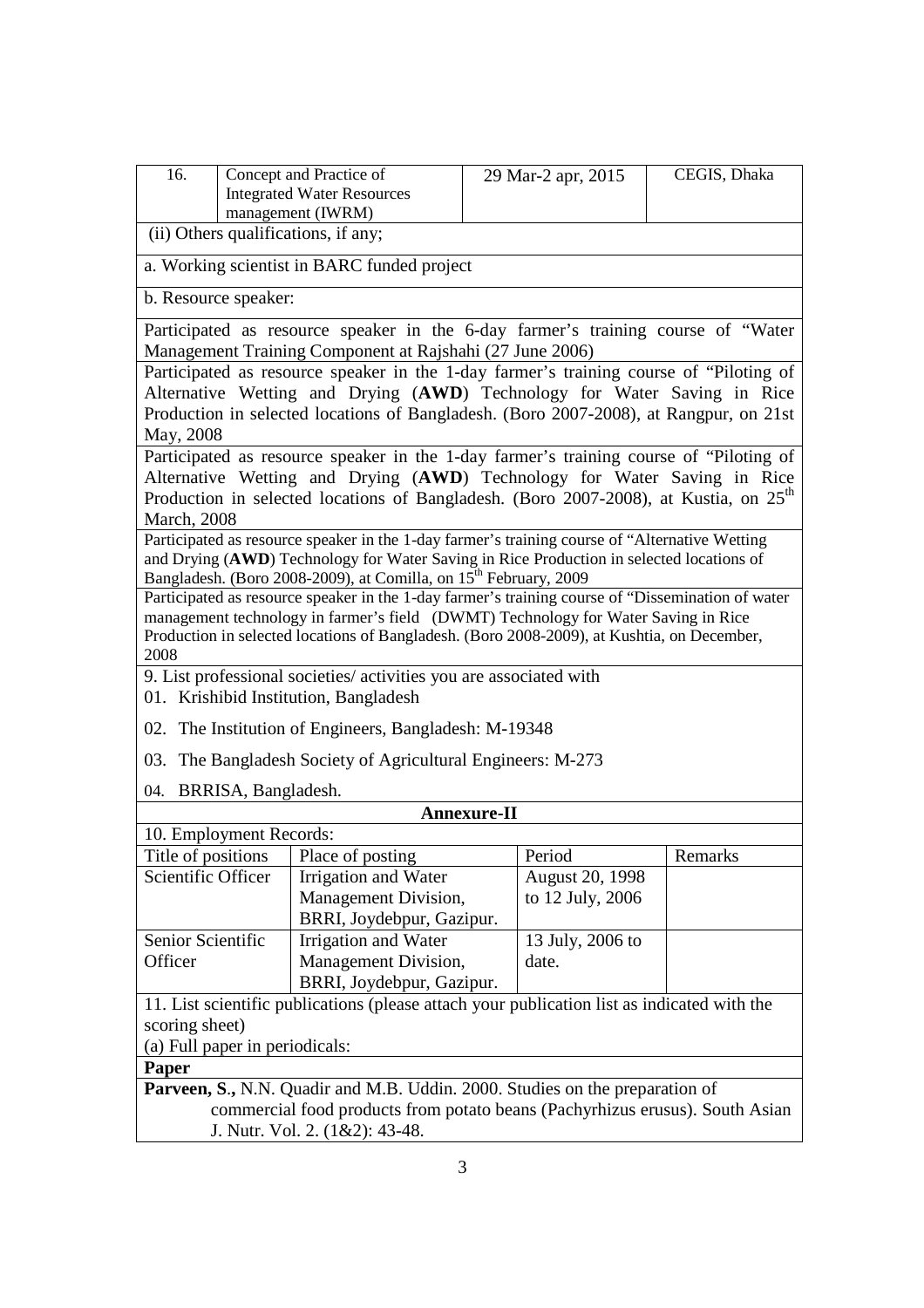- Parveen. S., M. Ahiduzzaman. and M.A. Sattar. 2003. Performance study of weed management practices by water, chemical and mechanical weeding in wet seeded rice field. Progres. Agric. Vol. 14 (1&2): 131-135.
- Parveen. S., M.K. Mondal, M.A. Sattar and M.N. Islam. 2004. Groundwater recharge pattern of Joydebpur aquifer. J. Inst. Eng. Bd. Vol. 30 (1).

**Parveen. S.**, M. K. Mondal, M.A. Sattar and M.N. Islam, 2005. Effect of dry season rainfall on groundwater level of Gazipur aquifer. Progres. Agric. Vol. 16 (1&2):

Parveen. S., M. Ahmed and M. A. Sattar, 2006. Effect of irrigation and weed management in wet seeded boro rice cultivation by drum seeder. Progres. Agric. Vol. 17 (1):257-264.

**Parveen. S.**, M.A. Sattar and M.N. Islam. 2004. Study of agroclimate and hydrological condition related to Boro cultivation to water stress under a deep tube well command area in Gazipur. Accepted for publication. B.J. Sci. & Tec.

Parveen. S., M.A.Sattar and M.S. Alam. 2008. Effect of sowing date and irrigation regimes on Boro rice cultivation by drum seeder. J. Inst. Eng. Bd. Vol. 35/AE.

Khan M S A, **S. Parveen**, M Akhteruzzaman, Md. Shahidullah, M Azimuddin and S Brahmin 2008. Performance of herbicide ronstar 25EC (OXIDATION) against Bathua weed (*Chenopodium album*) in onion fields. Eco-friendly Agril. J. 1(4); 232- 235, 2008.

(b) Scientific Note, Technical Paper in Workshop, Seminar etc.

### **Technical paper**

Progress report on Piloting of Alternative Wetting and Drying (AWD) Technology for Water Saving in Rice Production in selected locations of Bangladesh. (Boro 2007-2008), June, 2008

Progress Report of Core Research Programme (2007-2008) on Water Management Technologies for Improving Crop Productivity and Reducing Yield Gap (WMT), July, 2008

#### **Seminar paper**

- **Parveen. S.**, M.A. Sattar and M.N. Islam. 2003. Study of agroclimate and hydrological condition related to Boro cultivation to water stress under a deep tube well command area in Gazipur. Paper presented in BRRI (Thursday seminar, dated 18 July, 2002).
- Parveen. S., M. Ahmed and M. A. Sattar, 2006. Comparative Water Management Practices for Wet Seeded Rice using Drum seeder versus Transplanted Rice in Boro Season. Paper presented in BRRI (Thursday seminar, dated 26 May, 2005).

**Parveen. S.**, M. A. Sattar, 2007. Effect of sowing time and water management on wet seeded rice cultivation. Paper presented in BRRI (Thursday seminar, dated 26 July, 2007).

## **Poster paper**

Sattar, M A , M Maniruzzaman, **Shahana Parveen**, M A Rashid and M Nur-E-Elahi, 2008. Intervention of Alternate Wetting and Drying (AWD) technology for managing scarce water resources in rice production system. International Conference on Global Climate Change and its Effect on Agriculture, 27 Augast, 2008.

**Shahana Parveen**, E Humphreys, M U Ahmed, 2014. Irrigation Threshold for Wet